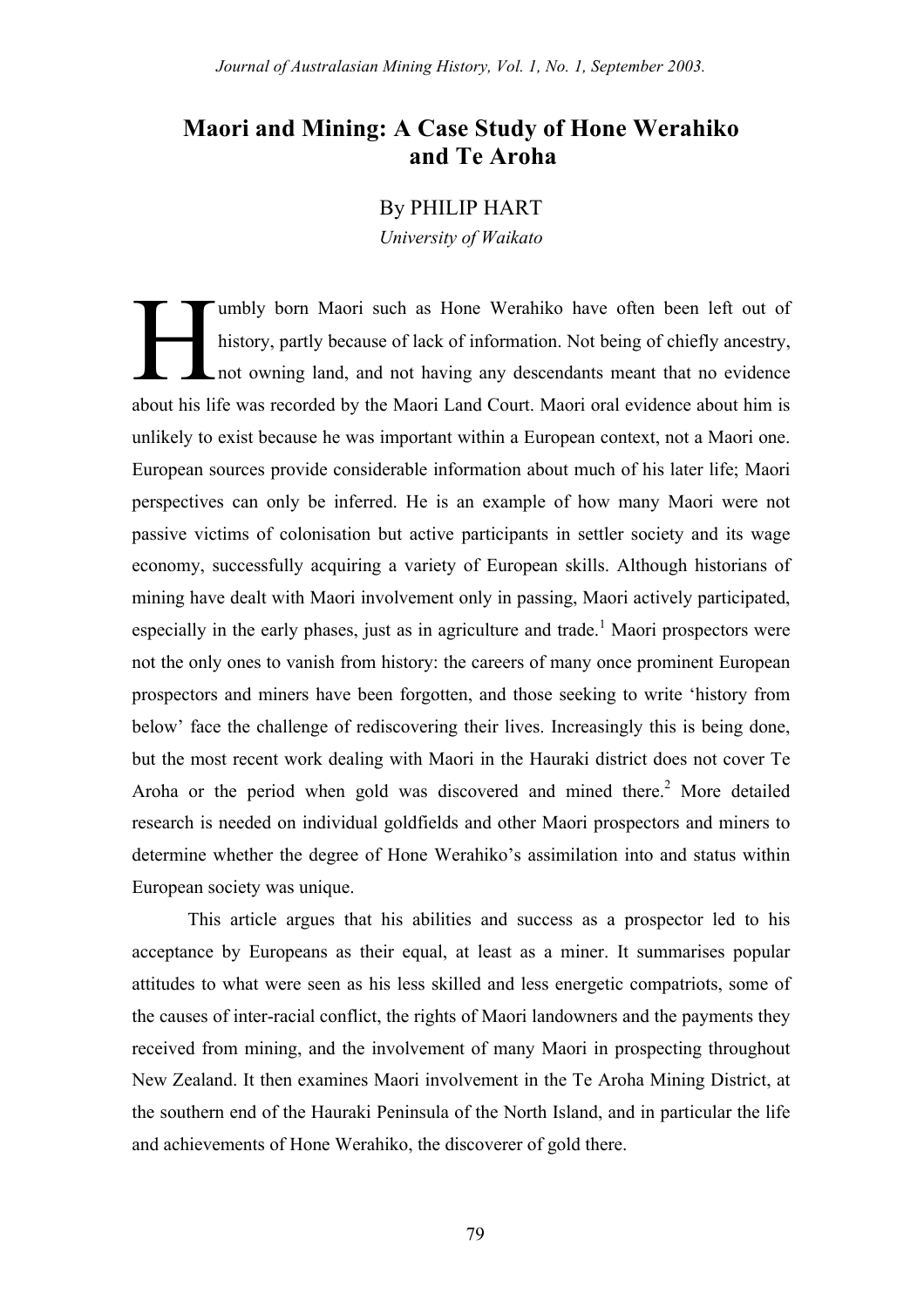## **Settler Views of Maori**

In the mining settlements of the Hauraki district, Maori were accepted as an inescapable fact of life, sometimes admired, but mostly criticised as an unsophisticated race struggling to rise to the level of British civilisation. One Maori who was scared by his first sight of a locomotive was described as an 'unsophisticated son of nature'.<sup>3</sup> A common view was that they learnt all the bad European ways and not the good. $4$  One editor commented, in comparing Maori and Europeans, that the former were 'some what in the position of children'.<sup>5</sup> It was commonly charged that they wasted the money received from imprudently selling their land, especially by drinking to excess.<sup>6</sup> Their perceived laziness irritated settlers; in 1874, for instance, a Thames newspaper accused Maori men of doing 'absolutely nothing from morning till night. On the fine days they sit in rows in the sunny places, and loaf about the bars of the public-houses', living off the money received from land sales.<sup>7</sup> Some colonists considered them 'blood-thirsty savages<sup>'.8</sup> The murder of an unfaithful wife was used to illustrate 'the horrible depravity of the uncivilised Maori'.<sup>9</sup> They were accused of 'adroitness' in finding creative ways of evading paying their debts.<sup>10</sup> Even after writing that most of the chiefs at a meeting were 'fine intelligent looking men', a reporter criticised their 'pious caterwauling' and the 'nonsensical procrastination' of the proceedings.<sup>11</sup> They were seen as superstitious believers in the power of witchcraft.<sup>12</sup> This ill feeling was sometimes crudely expressed: participants in a meeting of Maori at Thames in 1869 complained that they were frequently called 'dogs' and 'black niggers'.<sup>13</sup> These criticisms were common throughout the colony: for instance one man who traded with Maori published a book in 1873 that emphasized the negative aspects of their life, in particular laziness, craftiness, bad housing, dirty living conditions, drunkenness, and low morality. $14$ 

Armed conflicts between settlers and Maori from the 1840s onwards meant that the latter were feared by many Europeans during the 1870s, the decade preceding Te Aroha being opened for mining.<sup>15</sup> Nearby settlers feared massacre or expulsion, and formed a Volunteer Corps to defend themselves.<sup>16</sup> It was never required to act in their defence, but fears were heightened in 1879 when, in a dispute between rival Maori claimants for a block of land down-river from Te Aroha, a European assisting its survey was shot and seriously wounded. Some settlers fled the district while others prepared for war and demanded military protection from the government.<sup>17</sup> A Thames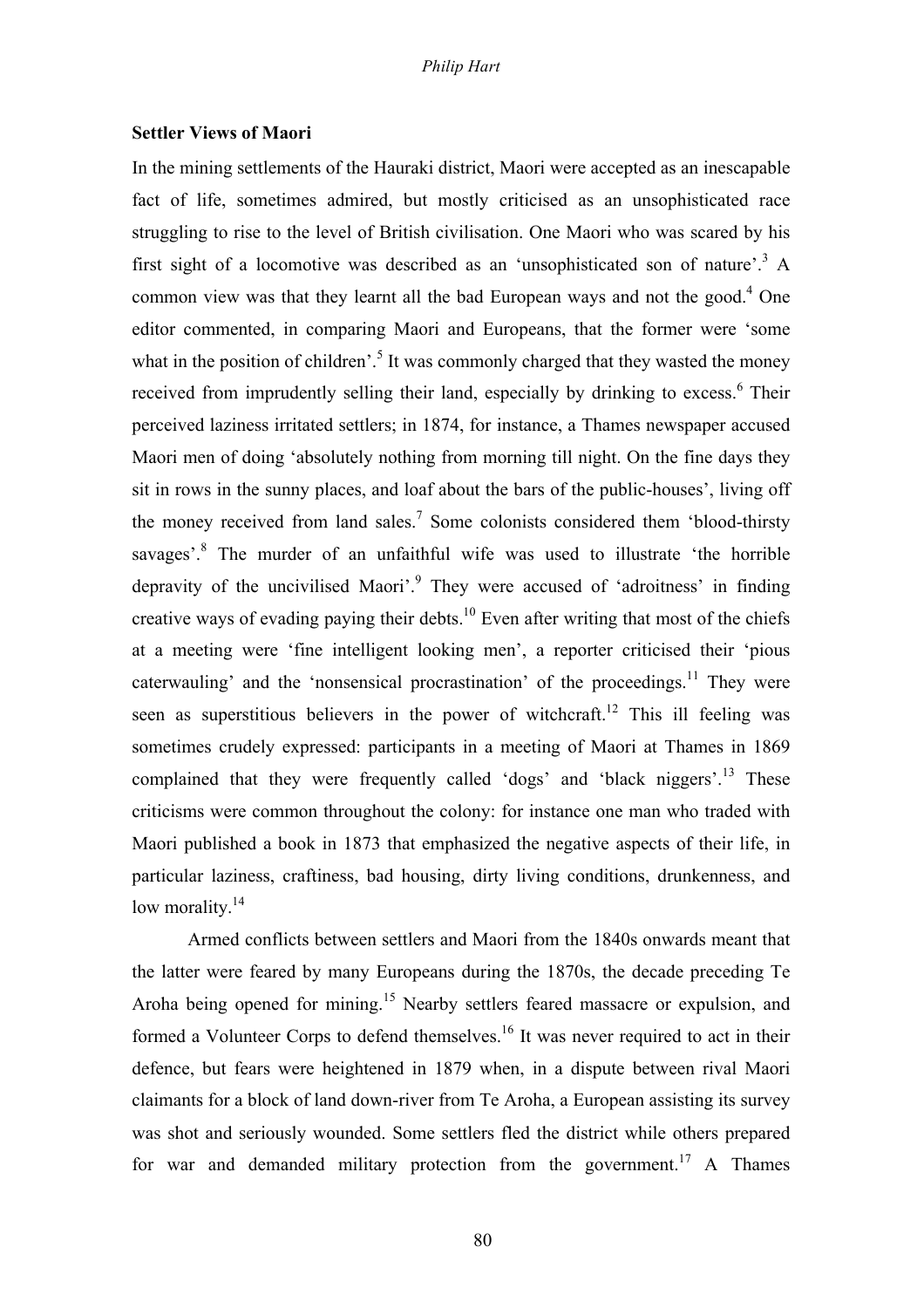newspaper, in reporting the 'most intense and painful excitement' caused by the shooting, commented that 'the wholesale murder of surveyors was a favorable pastime of our unsophisticated coloured brethren some years ago'.<sup>18</sup>

Despite these common views and fears, there was fraternisation in hotel bars, on the sports field and at the racecourse, as well as some intermarriage. At least some colonists saw Maori as a superior race compared to other 'native' races. A settler living near Te Aroha described them as a 'highly intelligent people', but possibly a disappearing race because they had adopted European vices:

They are a well formed race and among some of their chief men are found those who seem born to rule; tall in person, stately manners and dignified in address, altogether a race very superior in stature and mentality to any other uncivilized race on the globe. Unfortunately, however, they are disappearing before the advance of the European very fast. Latest fashions in clothes, intoxicating liquor and the narcotic tobacco are doing ravages worse than disease itself.<sup>19</sup>

The *Te Aroha News* agreed that, while colonists considered they had 'civilized and improved one of the finest savage races that ever lived', drink was destroying them.<sup>20</sup>

As an illustration of complaints that Maori received special privileges, a mining commentator mentioned the common grievance that miners' rights for mining on Maori land were £1 whereas those issued for Crown land were only a quarter of this amount. 'This, like many of the native questions that we hear so much about, is a breach of the Treaty of Waitangi, as we find that the treaty is to give the Maori everything he asks for while he gives nothing in return'.<sup>21</sup> The treaty, signed in 1840, did not imply anything of the sort, but it did confirm that Maori retained ownership of their land, at the same time permitting (and implicitly encouraging) its sale to the Crown.<sup>22</sup> Many miners had participated in the Australian gold rushes before joining in the New Zealand ones, and Australians who came to the Hauraki district found that access to potentially auriferous areas and the involvement of the original inhabitants in mining were both very different to their previous experience. At a public meeting held in 1867 to discuss the imminent opening of the Thames district for mining, a politician who was a spokesman for mining interests explained this difference by making an invidious racial comparison between Maori and aboriginal Australians:

Supposing he was the owner of property, what right had any man to encroach upon it without his authority? (Applause) .... They might speak of the treatment which the natives of Australia had received as a precedent for the present case, but he would tell them what they knew already that the Maoris were vastly superior, intellectually, and morally to the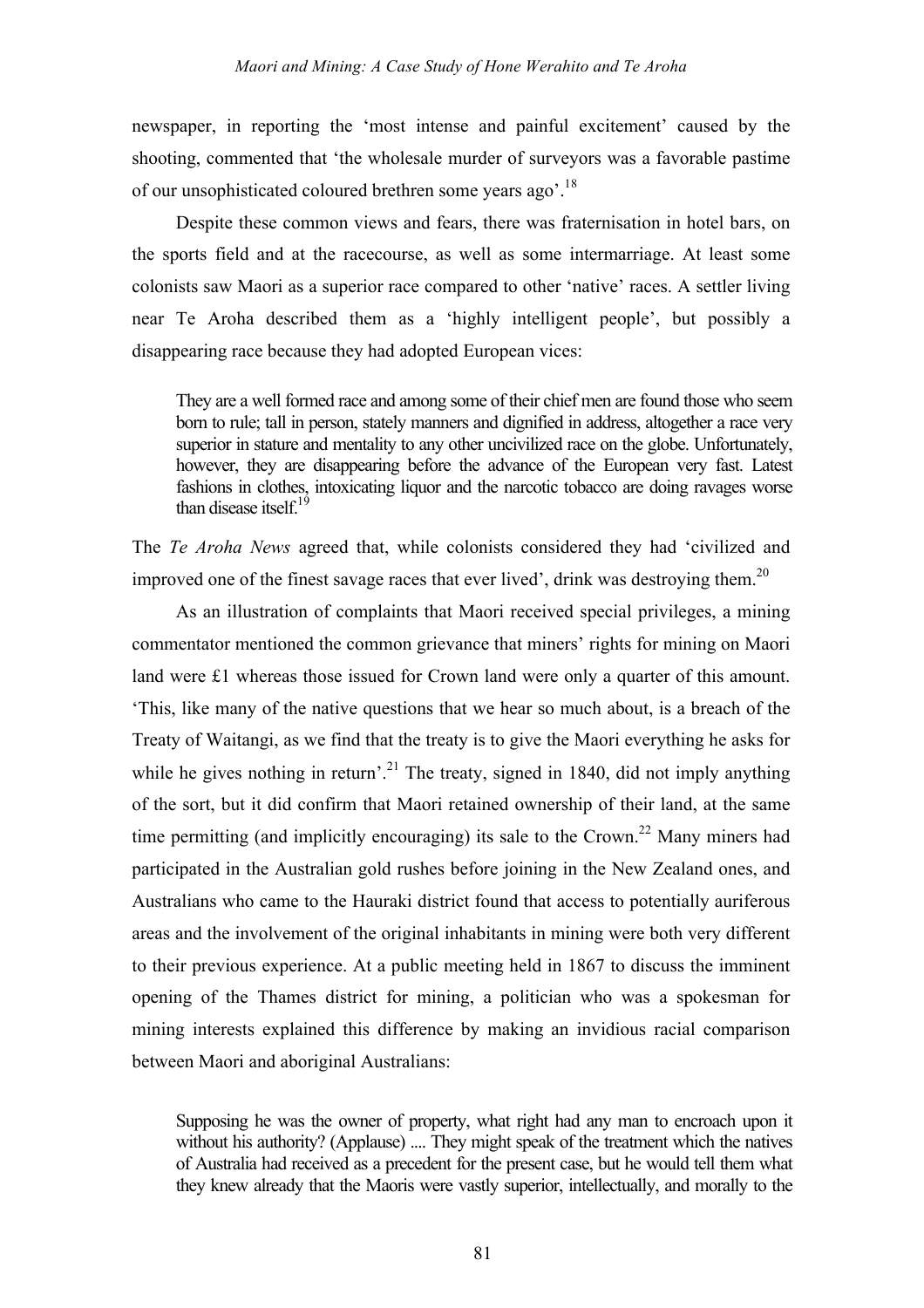natives of the Australia. The Maoris were tillers of the soil, not merely for their own maintenance, but for that of the European population of this country. He had been over many parts of the province and had seen the extensive native cultivations, and the immense superiority of their social condition to that of the natives of Australia, who subsisted upon grubs and the roots and berries indigenous to their country.<sup>23</sup>

The leading historian on mining on the West Coast of the South Island, Philip Ross May, also noted the different attitudes of miners in the two countries. Maori 'took to gold-digging with enthusiasm and skill', and some Europeans 'worked with Maori mates'.

Several big parties of Maoris, men, women, and children, prospected new fields.... Though Maoris were never prominent on the big fields in their settled phase, the rumour that a Maori party was starting out to prospect could set half a mining camp striking tents and rolling swags. The recognition accorded the Maoris contrasted with the diggers' poor opinion of the Australian "blacks."<sup>24</sup>

# **Maori become involved in prospecting and mining**

It was argued by an early writer, Vincent Pyke, that alluvial gold was known to South Island Maori before the arrival of Europeans, although historians agree that they did not discover gold in the quartz reefs of the Hauraki Peninsula.<sup>25</sup> They also agree that, apart from quarrying greenstone, basalt, and obsidian, Maori did not mine any minerals apart from coal.<sup>26</sup> Some Maori joined the Californian goldrush of 1849 and then worked on Australian goldfields.<sup>27</sup> Maori did not participate in the first New Zealand goldrush, to the Coromandel portion of the Hauraki Peninsula in 1852, but by observing the miners some learnt prospecting skills, leading to Maori prospectors making at least one discovery on this peninsula during the  $1850s^{28}$  Many participated in the first South Island rush of 1857, to the Collingwood region, and indeed one Englishman wrote in 1862 that it had been Maori who had shown the first European prospectors where to find the gold.<sup>29</sup> Amongst the Maori who made up nearly half the mining population in 1857 were women and children, reflecting their preference for working in family and tribal groups.<sup>30</sup> They soon learnt the skills of prospecting for alluvial gold, and were the first to find gold (sometimes with the assistance of European mates) in at least ten places on the West Coast and Otago.<sup>31</sup>

Some Maori from the North Island participated in South Island mining, and Maori from the latter took their new skills to the auriferous areas of the north.<sup>32</sup> During the 1860s, several Maori prospected on the Hauraki Peninsula.<sup>33</sup> For the period from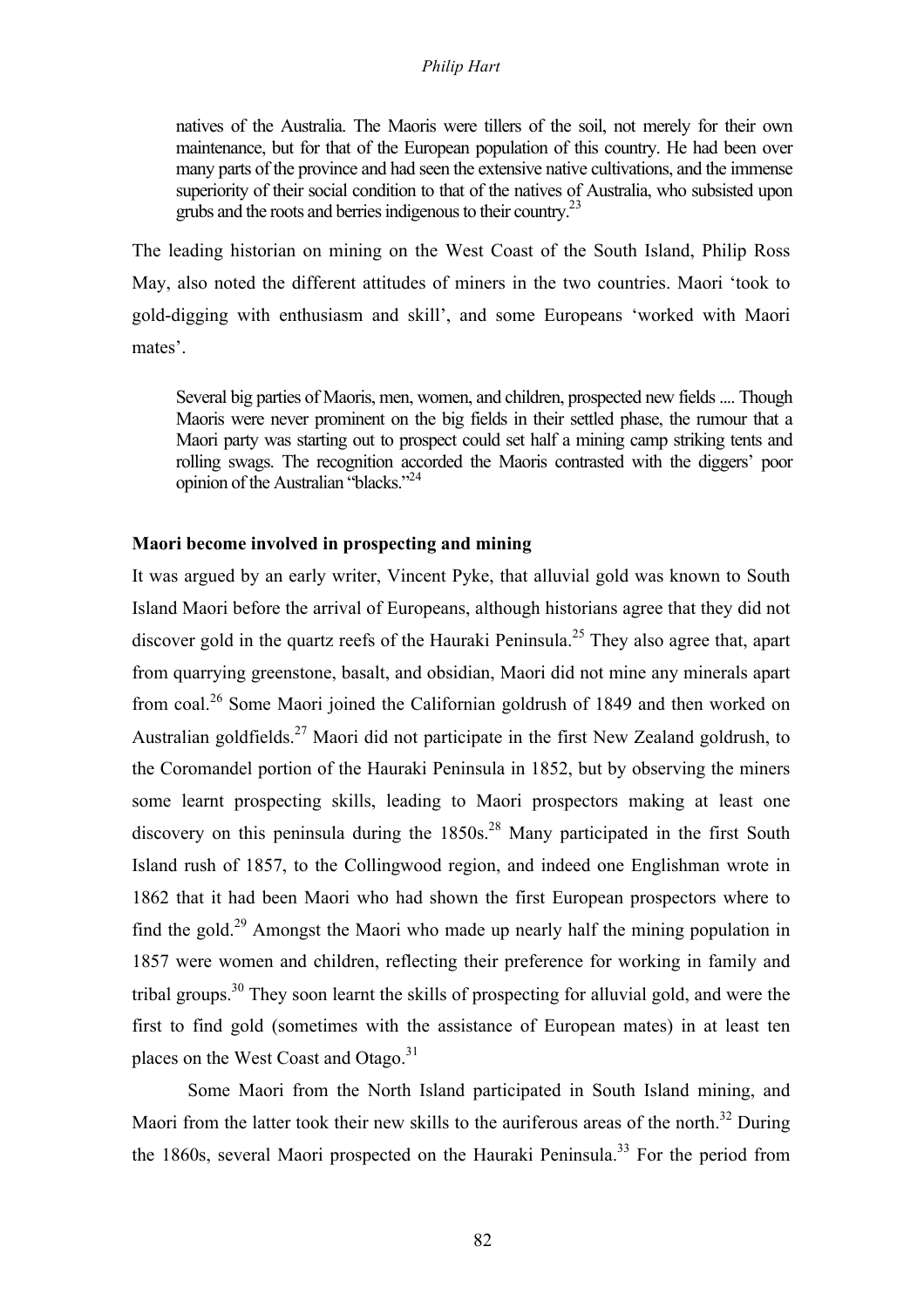1852 to 1880, this prospecting was handicapped by the refusal of some chiefs to let miners onto their land, for fear of losing it to the new settlers.<sup>34</sup> However, some chiefs were in favour of mining on their land because of the revenue it would bring them, and some gave permission for Europeans to prospect, in a small number of cases assisting them or prospecting themselves.<sup>35</sup> Others wanted to keep Europeans out, proposing to mine their lands for their own benefit.<sup>36</sup>

Wirope Hoterene Taipari, a chief of the Thames district, in 1865 employed European prospectors to investigate his land.<sup>37</sup> Some Maori assisted them, thereby acquiring new skills.<sup>38</sup> Two years later, Maori were encouraged by the Auckland Provincial Government to seek gold by the offer of a reward of £5,000.<sup>39</sup> Two Maori from the West Coast of the South Island were employed by Taipari; one had the assistance of his wife, the last time that a woman was recorded as prospecting.<sup>40</sup> After they found traces of gold, Taipari's hapu or sub-tribe of the local tribe, Ngatimaru, agreed to permit the government to open a goldfield, and according to one account a Maori showed prospectors the first good reef to be discovered.<sup>41</sup> Maori also pegged out some claims, and either were part-owners or sole owners of a small number of claims (gaps in the surviving records make an exact total impossible), which they worked for a time.<sup>42</sup> Some, like Taipari, were sleeping partners with no intention of becoming miners.<sup>43</sup>

In 1869, Maori participated in a new rush to Tokatea, close to Coromandel township, where some were part-owners of a few claims.<sup>44</sup> The one or two European members of their parties must be assumed to have been in charge of the mines, for most Maori lacked the skills needed for hard-rock mining. It was reported that 'a new feature in connection with this goldfield is that several natives are working shareholders in many of the claims, and appear quite as much interested in the result as their white confreres'.<sup>45</sup> Here, as elsewhere in the nineteenth century, Maori mined during the early days of the goldfield, but did not make mining their full-time occupation.

Having acquired prospecting skills, and also having become aware from the revenue received by the owners of the Thames goldfield of the economic rewards of finding gold, Maori prospected in various areas of the peninsula, either by themselves or with Europeans, with some success.<sup>46</sup> However, amateur Maori prospectors were as likely as amateur European prospectors to seek gold in unprofitable areas or to imagine that every piece of quartz found was a rich specimen.<sup>47</sup> On the first day of the 1875 rush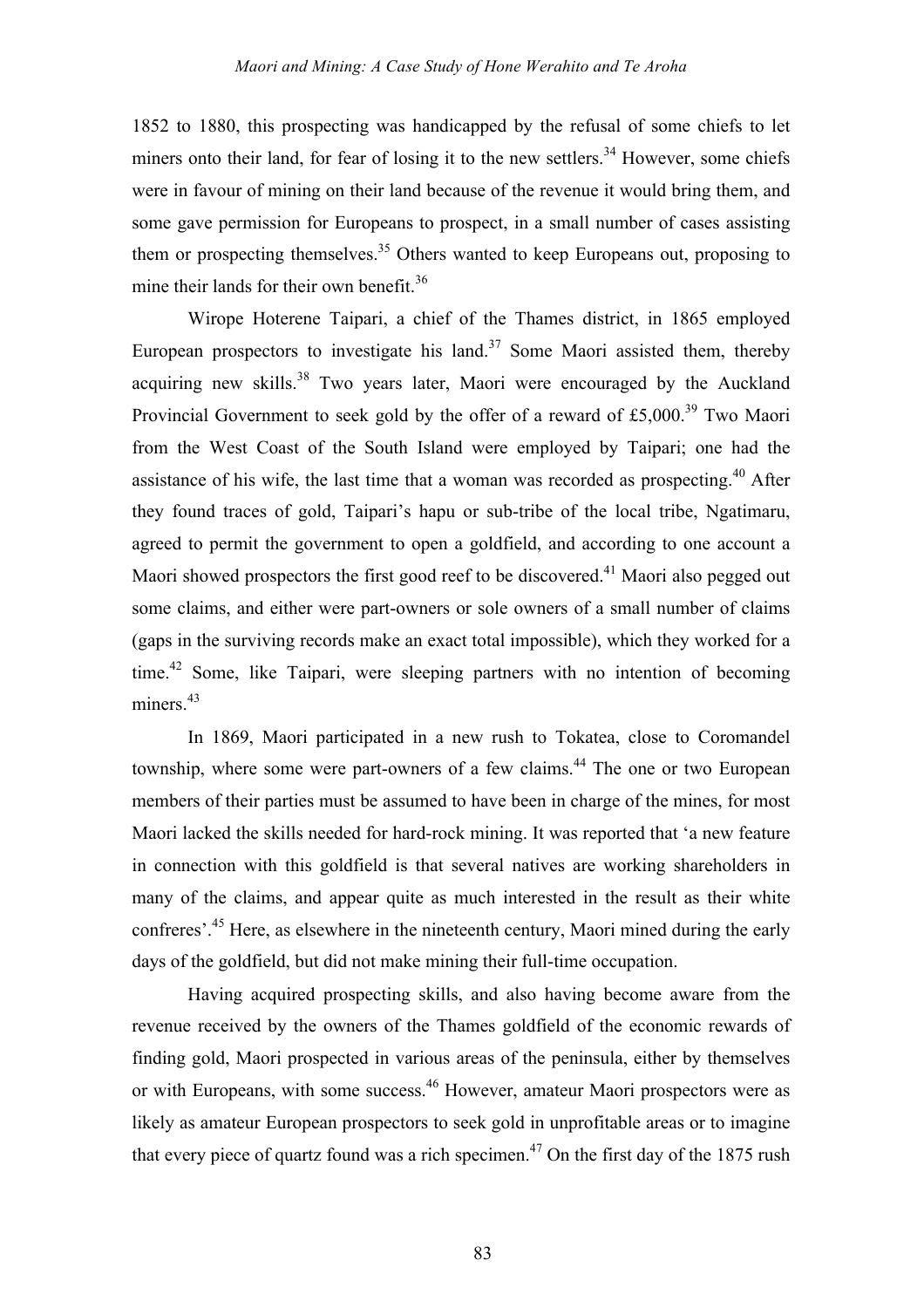at Karangahake, the section of the Ohinemuri mining district closest to Te Aroha, one observer wrote that over 100 miners' rights had been applied for by Maori. 'I am glad to see them going into the affair with spirit. After the miners' rights were issued, a Maori, I believe, led for some part of the distance' in the race to the mountain.<sup>48</sup> Although some took up interests simply to enable them to speculate in shares, several claims were worked solely by Maori or with Maori as a majority of the owners.<sup>49</sup> Prospecting by Maori continued for the remainder of the nineteenth century, with some good finds being made.<sup>50</sup> Some unsuccessfully joined the Klondike rush in  $1898$ .<sup>51</sup>

Not till 1874 did the first Maori descend a shaft: 'They will stroll into a drive, but they do not like to descend into the bowels of the earth', a newspaper commented. $52$ By the following century, that reluctance, caused by a lack of familiarity with this environment, had faded. Spiritual or cultural concerns over subterranean mining were never mentioned in any of the debates amongst Maori or between Maori and government officials held over several years about opening more portions of the Hauraki district to mining. Instead, the debates focussing on the amount of revenue that Maori landowners were to receive.<sup>53</sup> Maori were involved in both gold and coal mining from the earliest days of both industries, with no signs of any spiritual or cultural concerns.54

#### **Maori and Mining at Te Aroha**

In 1878, when the Crown purchased the Aroha Block, to the south of Thames and at the base of the Hauraki Peninsula, reserves were created for its former owners, Ngatirahiri, a sub-tribe of Ngatimaru, who numbered about 55 in  $1881$ <sup>55</sup> The gold discovered there in 1880 by Hone Werahiko was on one of these reserves. The principal owners were encouraged to open their land for mining by the fact that, from August 1867 to August 1880, Maori landowners received £59,562 for the Thames goldfield from miners' rights alone.<sup>56</sup> Some Ngatirahiri who were part-owners of land in that field had shared in this revenue, and therefore were willing to encourage mining on their land at Te Aroha in the expectation of receiving a sizeable income. For example, the youngest son of a leading Te Aroha chief, Rewi Mokena, who assisted Werahiko's preliminary prospecting in 1880, was asked if he intended to work in the new mines. His reply was that Europeans 'might work but he would make plenty of money and live at his house. Truly these children of the soil are becoming highly civilized', the journalist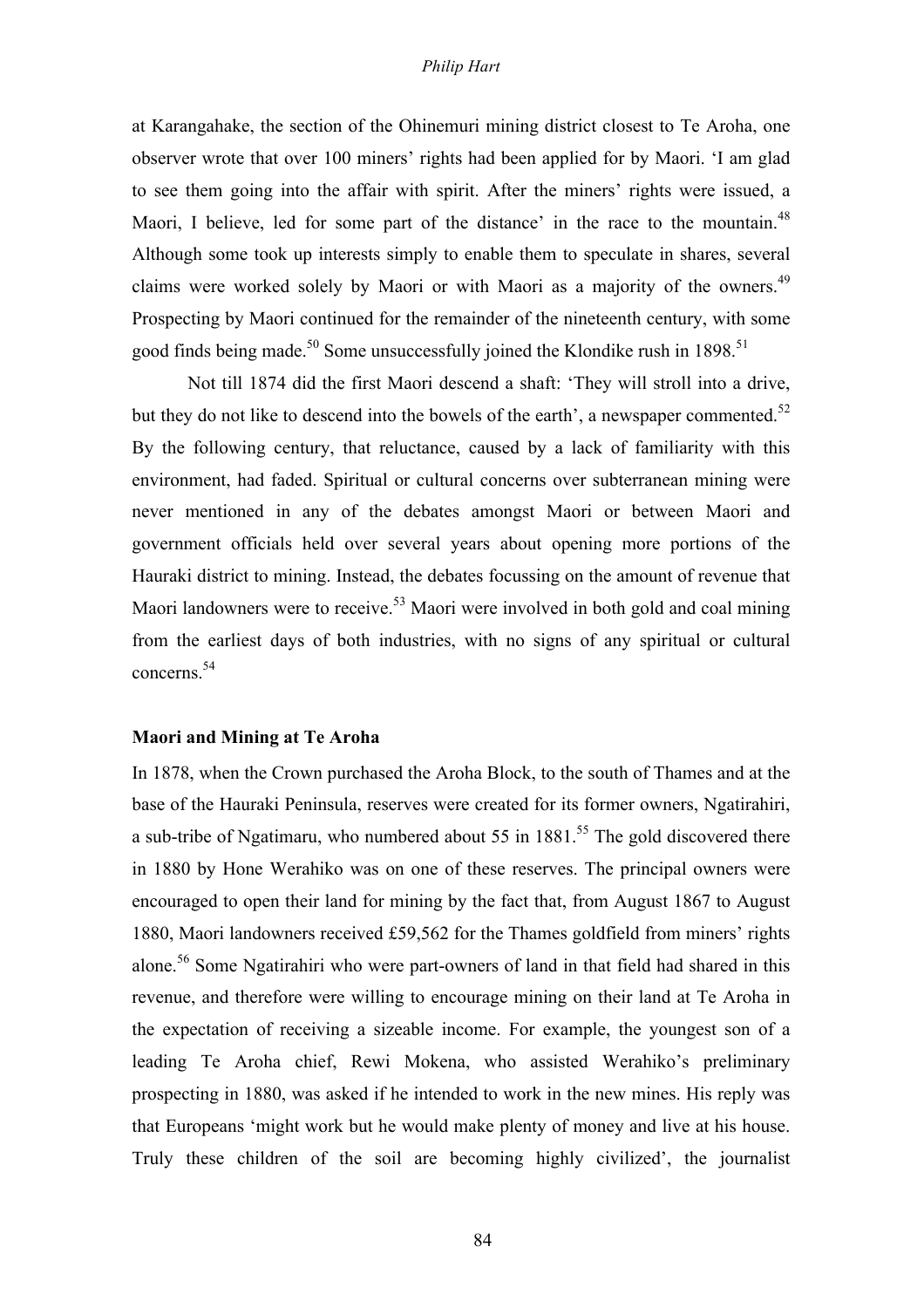commented.<sup>57</sup> His father, described by a Special Reporter as 'a very friendly and intelligent native', had 'sufficient foresight to appreciate the advantages that would accrue to his hapu were a profitable goldfield to be discovered'.<sup>58</sup>

To avoid another 'native difficulty', a new Te Aroha Mining District was created and an agreement reached with Ngatirahiri on the same terms devised for Thames. Every miner was to pay to the landowners an annual miner's right of £1, plus annual license fees of £1 for a residence site, £5 for a business site, and £10 for a machine site. A license to cut timber was £5, and £1.5s had to be paid for each kauri tree felled.<sup>59</sup> The Mokena family did well out of having a goldfield and especially a township on their land, for most of the 'native revenue' went to it. Between 1880-1885 this revenue totalled £4,049.<sup>60</sup> As an illustration of how much of the money was spent, George Lipsey, married under European law to Mokena's daughter less than three weeks before the goldfield was proclaimed,  $61$  used the first instalment of this revenue to give a 'champagne splash' to his European friends.<sup>62</sup> This income, being from a nontraditional source, went to the leading men of the tribe rather than the tribe generally, thereby disrupting traditional Maori society.<sup>63</sup>

On opening day, 25 November 1880, 20 Maori took out miners' rights and at least 77 more were issued during the next month; a more precise figure cannot be given because the records are incomplete.<sup>64</sup> During the rush of 1880 and early 1881, a total of 131 Maori and half-castes were part-owners of claims, and at least another 44 pegged out claims that were not registered.<sup>65</sup> In some claims they were the majority of owners.<sup>66</sup> Many, like their European counterparts, quickly sold their shares for a quick profit.<sup>67</sup> Maori shareholding after the early 1880s was almost non-existent, and, as on other fields in the nineteenth century, there was little involvement in mining and prospecting once the field was well established.

Some Maori shareholders, and certainly chiefs and women, were sleeping partners.<sup>68</sup> In some cases, European miners were employed to work interests owned by these partners, and one miner who failed to work the share owned by a Maori shareholder was sued successfully in the Warden's Court by the Maori.<sup>69</sup> At least eight of those holding shares at Te Aroha had earlier owned some at Thames, at least five had had shares at Coromandel, and at least 18 had owned them at Ohinemuri.<sup>70</sup> After the Te Aroha rush, some who had held interests there acquired shares in mines elsewhere on the peninsula. $^{71}$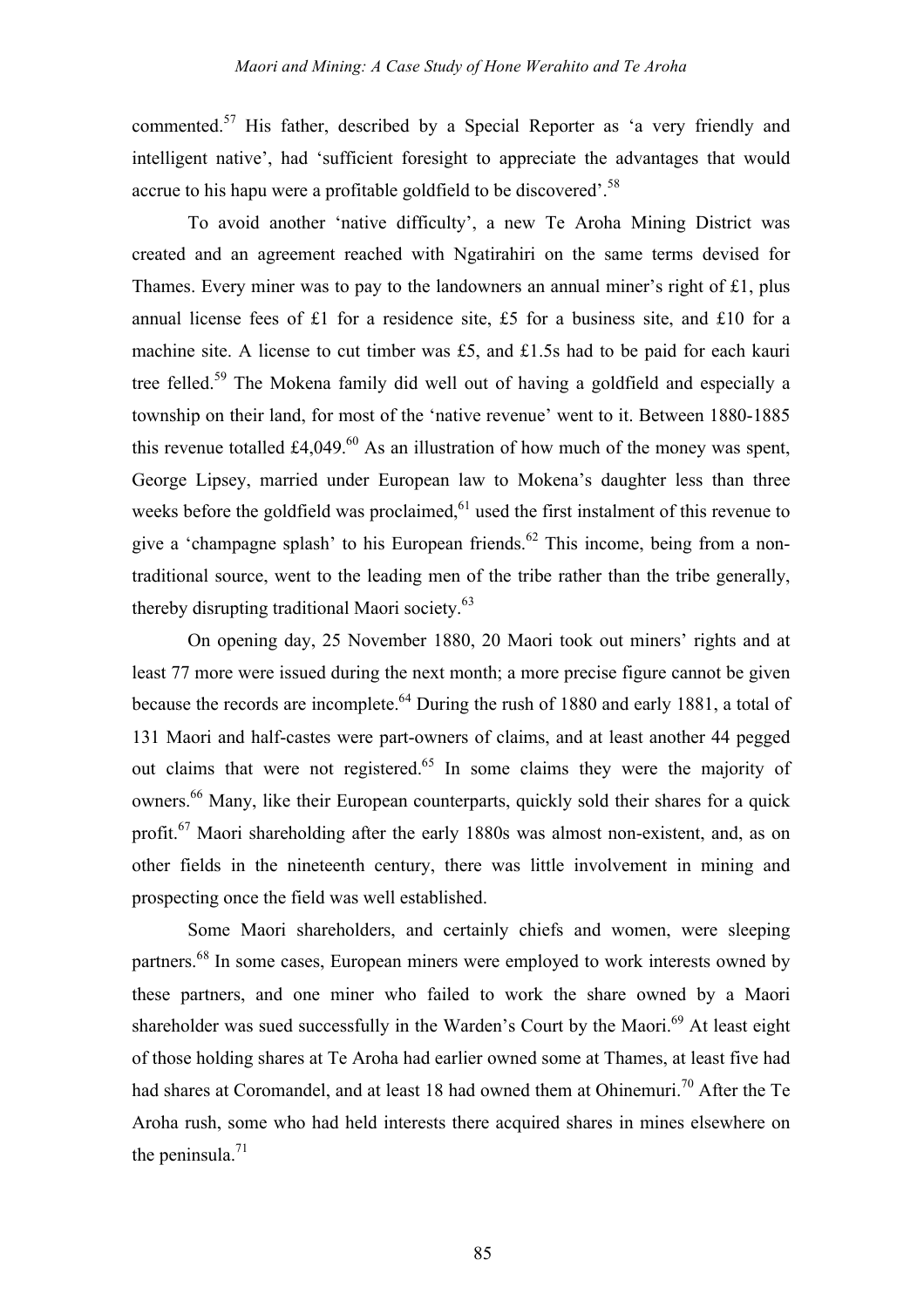As the Te Aroha field proved to be a failure, some Maori prospectors soon moved to other districts. In March 1881, a Coromandel newspaper wrote that 'about a dozen natives' had arrived from Te Aroha, having 'heard of the rich character of the Tiki goldfield'.72 Three Maori, all from Ohinemuri tribes, who had been at Te Aroha can be traced as moderately-successful prospectors in Ohinemuri later.<sup>73</sup>

Some Maori who mined at Te Aroha had previous experience. A report on one claim stated that, with exception of one European, 'all the shareholders are Ohinemuri natives, who go about their work in a manner which would be no discredit to a European party of miners'.<sup>74</sup> These Ohinemuri miners were seen as interlopers by local Maori, for inter-tribal rivalry was common. One example of this, in an all-Maori mine, revealed that 'soon after starting, the shareholders disagreed as to the mode of working the ground, and the result is that two tunnels are being driven parallel to each other one by the members of one tribe, and the other by those of another'.<sup>75</sup> These tunnels were only short prospecting ones. In three cases where Maori did not have a European mine manager, their inexperience created such dangerous mines that the Mining Inspector closed them 'until an experienced miner had been appointed to the charge of each<sup>'76</sup> (the same fate befell some adits driven by unskilled European farmers and labourers). $^{77}$ 

## **Hone Werahiko**

The prospector who discovered gold at Te Aroha was a Maori, Hone Werahiko, whose success resulted in constant praise by Europeans. A public hall, a private cottage, a hotel, a butchery, a high school scholarship, and a racehorse were all named after him; and Edward Jennings gave his son the first names John Werahiko, Hone being the Maori transliteration of John.<sup>78</sup> Shortly after his death, at a banquet to celebrate the first crushing, his memory was toasted and speeches made in his honour.<sup>79</sup> In his memory, a poem was written and a tree planted in the domain.<sup>80</sup> He was regarded as completely honest, $81$  not a universal view of prospectors who claimed to have found gold. According to the *Te Aroha Miner*, he was 'one of the shrewdest and most intelligent natives we have ever come across', and 'a first class prospector, combining with the necessary knowledge, indomitable pluck and endurance<sup>'.82</sup> This depiction of him as an 'intelligent native', however racist it might appear to later sensibilities, was meant to be complimentary not patronising, for Europeans were genuinely impressed with Maori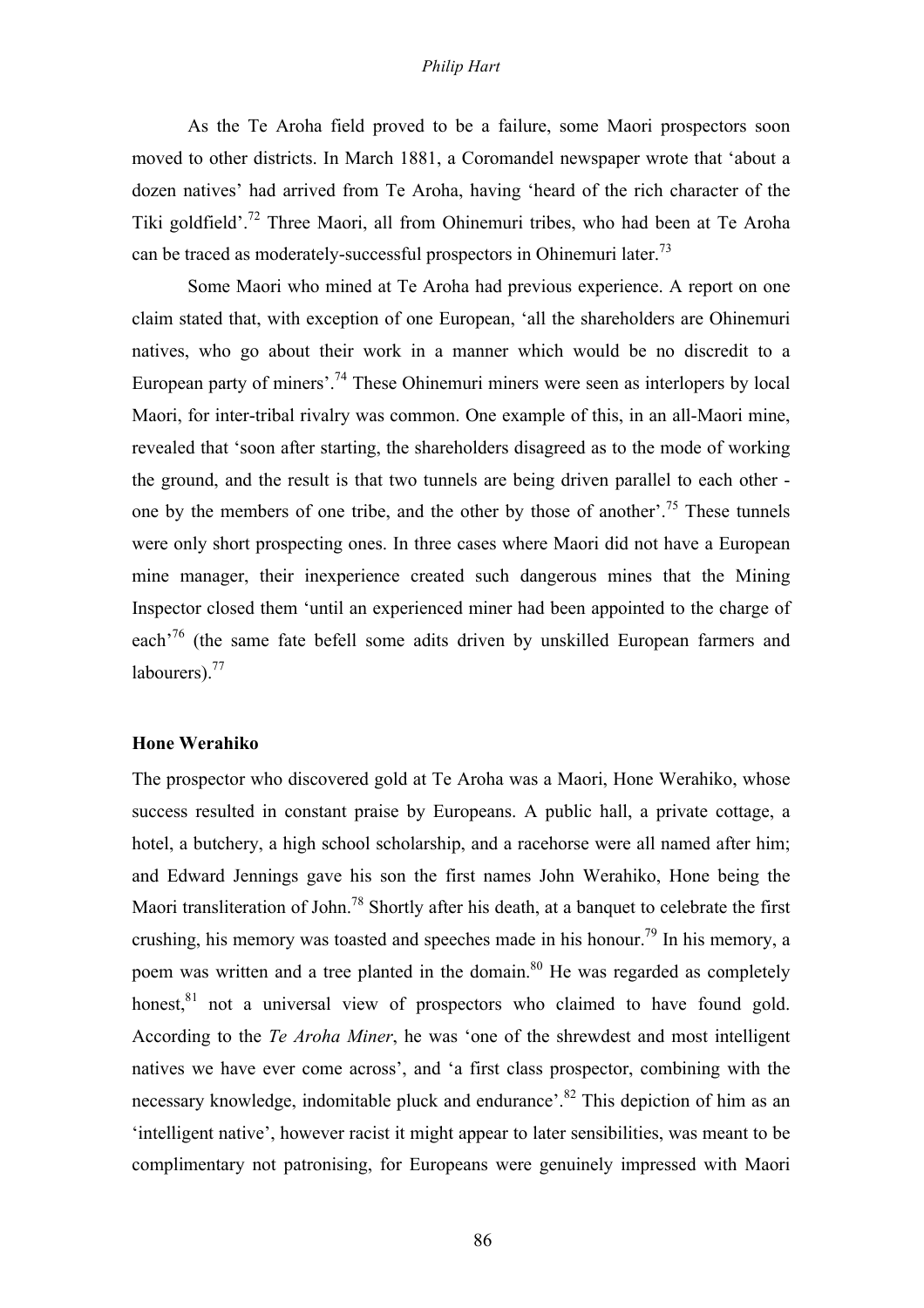who succeeded in their world. For instance, Aihi Pepene, the son of a chief, who invested in two claims and one company at Te Aroha, $83$  in the late 1870s owned and captained a river steamer. A Thames newspaper described him as a 'very respectable and intelligent native … whose attention to his duties and the wants of the passengers under his charge would vie with many of our more professed intelligent white sea captains'.<sup>84</sup>

Werahiko was probably aged 41 in  $1880$ <sup>85</sup> One mining reporter stated that he had mined in the Long Drive claim at Thames, which had been registered in 1867, and to have prospected most of the likely and some of the unlikely parts of the North Island during the 1870s.<sup>86</sup> From 1870 to 1873, he ran the first store and hotel at Rotorua,  $87$  and from 1875 onwards prospected at Waitekauri, near Waihi, without success.<sup>88</sup> When he visited Te Aroha in 1877 and found traces of gold, he was ordered by Ngatirahiri to desist because he was not of their tribe.<sup>89</sup> In August 1880, he returned, at the head of a prospecting party organized for him by a European miner who had obtained a government subsidy. After two Germans working under his direction left, Rewi Mokena, son of the chief on whose land he was to find gold, joined him.<sup>90</sup> According to the pioneer hotelkeeper of Te Aroha, he was not very strong, and this publican provided a strong young Irish labourer to do the harder work.<sup>91</sup>

European prospectors tried to discover where he had found the gold, but until the Warden granted him a Prospectors' Claim he kept the location secret, and rival European prospectors failed to find better reefs.<sup>92</sup> A European miner and shopkeeper who had been his sleeping partner and friend when he prospected at Waitekauri was given an interest in, and for a short while managed the claim. They also shared a tent near the ground.<sup>93</sup> His find revitalised a declining industry, miners rushed to the scene, and Werahiko and his discovery became the focus of much newspaper interest. One reporter described him as 'the most intelligent and well-educated native I have met for some time', able to speak English fluently, and with a good understanding of geology.<sup>94</sup> Again, his success in the European world was praised while, implicitly, Maori who lacked these qualities were denigrated.

Werahiko was in charge of the initial prospecting and opening up of the Prospectors' Claim, burning off the bush, making small drives and trenches, and crushing samples.<sup>95</sup> Of the six men working the ground in the weeks after the discovery was announced, there were an equal number of each race, two of the Europeans being

87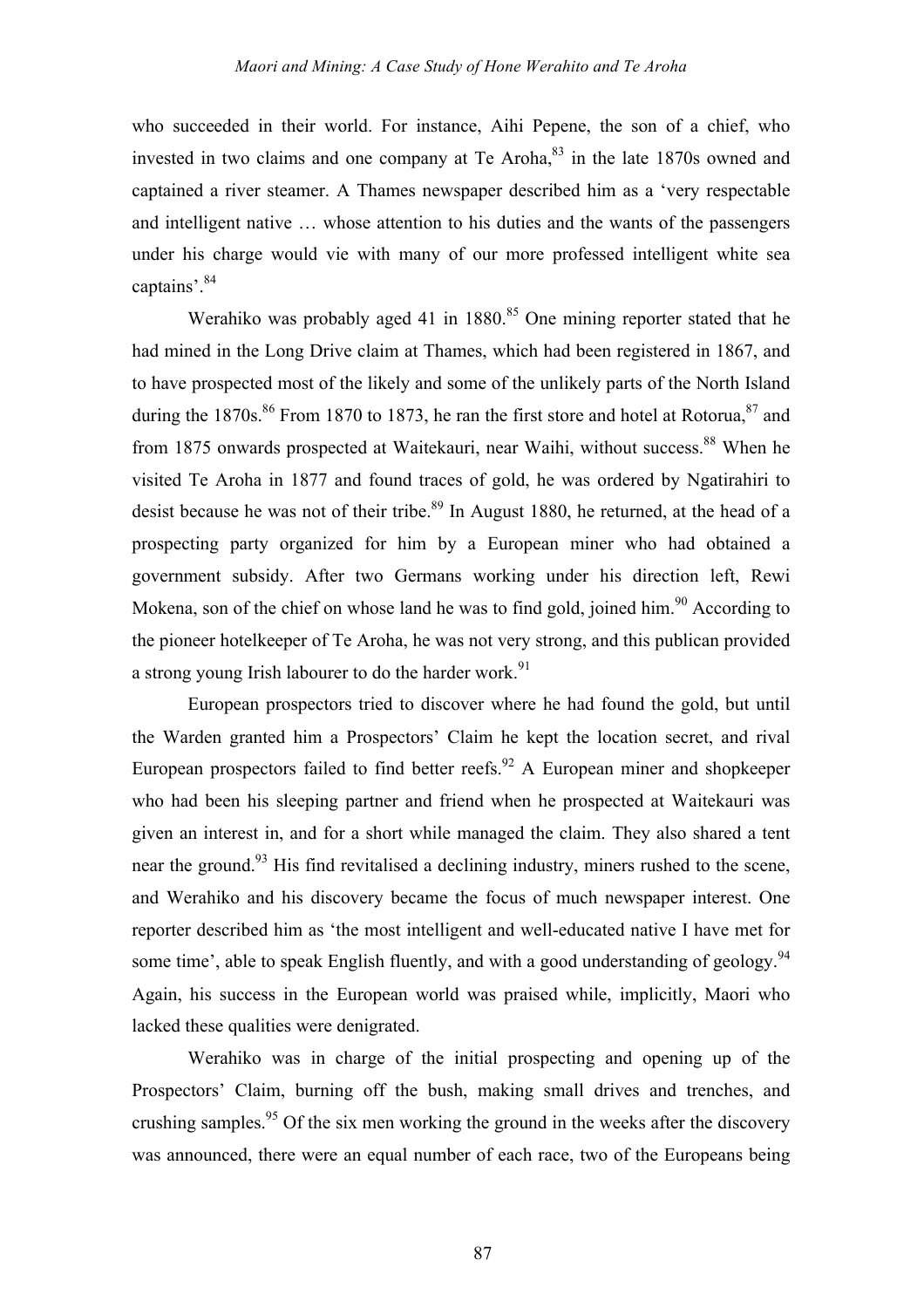the only experienced miners. The other two Maori were both sons of Mokena Hou, the principal owner of the land.<sup>96</sup> Although a series of European mine managers were appointed to direct the work in the Prospectors' Claim, Werahiko continued to participate in the discussions on how best to work it held by the experienced miners who had joined his party.<sup>97</sup> In addition to his interests in this claim, he was a shareholder in others; a European miner worked his interest in another mine.<sup>98</sup> For less than a month, Werahiko was a director of a syndicate of European miners who owned another mine, the only time he held such a position.  $99$ 

Like other Maori and European miners, Werahiko bought and sold shares in several claims. The price of only one sale during the initial rush is known, when he sold a full share in his Prospector's Claim for £240.100 Whereas most Ngatirahiri lived at their settlement five kilometres away from the new township, Werahiko was the only Maori to erect a house in the latter, where he also built a restaurant, although this business was conducted by a European.<sup>101</sup>

The goldfield soon proved to be a duffer. Werahiko had found auriferous boulders, but a mother lode was never discovered, though he kept searching.<sup>102</sup> He then over-optimistically thought that he had discovered better ore at the nearby Tui Stream than that recently found at Waihi. Others doubted its value, but treated the find as genuine because they placed 'the greatest reliance on Johnny's veracity and good faith'.<sup>103</sup> Further prospecting proved he had been mistaken.

During four months of the winter of 1881, with some assistance from three other Maori, Werahiko prospected the Waiorongomai Valley on the eastern slopes of Te Aroha mountain, a steep and trackless area covered in heavy bush. In October 1881 he announced a rich find and showed other miners the site. One who accompanied the first party wrote that the track he had made across the top of the 930-metre high mountain involved 'full five hours' walking. To enter into particulars of that awful journey is too much for human nature, the memory of it shall remain green'.<sup>104</sup> All those who experienced the difficult country in which he had been working extolled his efforts, and wished him well.<sup>105</sup> Unlike his 1880 discovery, at Waiorongomai he had found higher grade ore in clearly defined reefs, enabling him to sell some of his shares for a good profit, although, as in the earlier rush, he gave some away to European friends.<sup>106</sup> He made a profit of at least  $£600$  from selling shares.<sup>107</sup> Like other Maori, he used the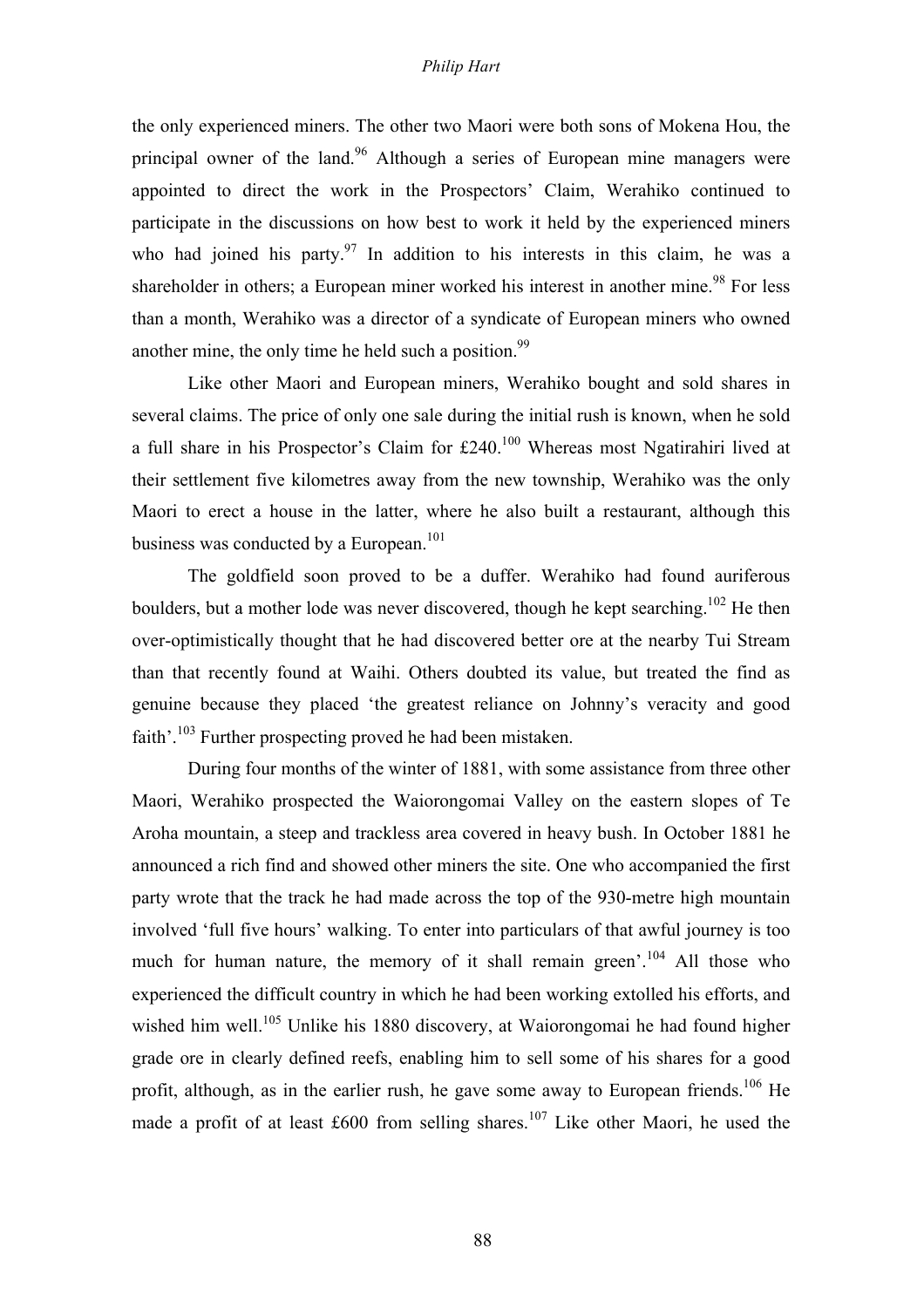Warden's Court to sue others for having surplus ground or not working their claims, being himself sued by European and Maori miners for the same reasons.<sup>108</sup>

An experienced mine manager was appointed to direct the work in the New Find claim, the best one that Werahiko had discovered, but then was absent for a few weeks as part of the military force to Parihaka, on the west coast of the North Island.<sup>109</sup> This expedition put down non-violent resistance to the loss of land by Te Whiti and his followers in circumstances very different from the relatively benign race relations at Te Aroha and much of Hauraki.<sup>110</sup> Only relatively benign, for it was based on the assumption of European superiority: A Thames newspaper which approved of the government's suppression of Te Whiti anticipated that the contested land would soon be 'under the proper care of European farmers, and men whose ambition is to raise themselves above the sensual and brutalising conditions so long enjoyed by the Maoris'.<sup>111</sup> In the absence of the manager, 'Hone Werahiko was requested to supervise the work done on the property',  $^{112}$  and after his return Werahiko continued to prospect the claim, assisted by other Maori. During a visit early in 1882, the Premier of the colony was shown where the face of the reef was exposed, 'forming a sort of cliff', where Werahiko and 'his mates have made an inroad into the reef. At present the natives work here by lowering themselves over the top with ropes'.<sup>113</sup> Werahiko was also granted the right to construct a water-race to a proposed battery site, but soon sold this right to a European.<sup>114</sup>

As well as prospecting in the Te Aroha district, he unsuccessfully sought permission from the Maori King to prospect the King Country.115 In late 1882, with European and Maori partners he owned claims at the neighbouring goldfield of Karangahake.116 However, in January 1883 he was admitted to Thames Hospital suffering from dropsy, otherwise oedema, caused, it was thought, by the privations he had endured when prospecting Waiorongomai during winter.<sup>117</sup> After he died in hospital in May, obituaries praised him as an 'enterprising native' who was liked by all. $118$ 

As an indication of the respect in which he was held by Europeans, his wedding in December 1881 to the daughter of a chief was attended by the local Member of Parliament, the County Chairman, the former Civil Commissioner for the Thames district, the former Inspector of Miners' Rights, along with mine managers, secretaries of mining companies, mining agents, lawyers, and other 'influential citizens'.<sup>119</sup> The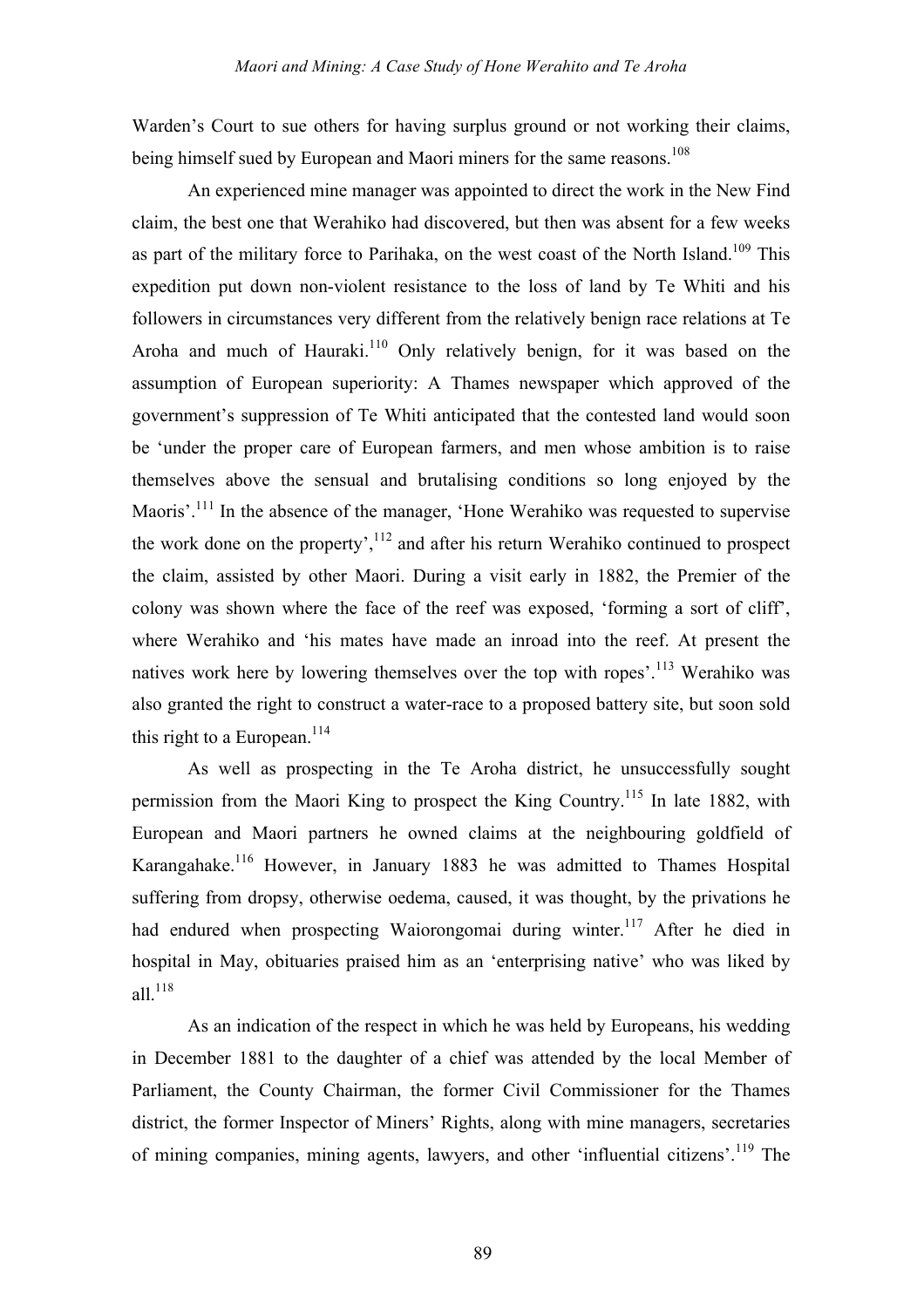Warden (and Resident Magistrate) witnessed his will.<sup>120</sup> After his death, he was cited by Europeans as an example of pluck and perseverance that other Europeans should emulate.<sup>121</sup> The Warden described him as 'disinterested and generous to a fault, and ... his good deeds remained to perpetuate his name'.<sup>122</sup> A leading mine manager called him 'a born prospector', and his prospecting skills were still being recalled in the stories of goldminers 70 years later. $123$ 

This outline of Werahiko's life indicates that his career and achievements were similar to those of several skilled European prospectors. Whilst not the only Maori prospector of note, he was the only one to be so successful and so well-integrated into the mining community, although his race always made him distinctive. Success in adopting European ways and learning European skills gained him respect, for he could interact as an equal with Europeans who recognised that he was a better prospector than most of them. He was uniquely respected; no other humbly born Maori who lived in Hauraki at this time was praised in a similar way (although Pakeha always had a soft spot for those romantic 'old time' Maori chiefs who favoured European settlement).<sup>124</sup> What Maori thought of his achievements was not recorded by any European sources, but as other Maori prospected and mined it may be assumed that their views were positive ones also.

Werahiko was one of many Maori prospectors whose names and achievements have largely been lost to history. Like Werahiko, they were self-taught, learning by observing or assisting the work of Europeans, and before the 1880s sometimes exploring in secret and against the wishes of leading members of their tribes who feared the consequences of European intrusion. The words of Governor Sir George Grey, written in 1852, proved to be correct:

It appears from the character of the Maories to be tolerably certain that if they once see the method in which gold diggings are worked and the character of the rocks which it is to be found associated with, they will then themselves soon examine considerable districts of country. 125

In this, Maori were like other indigenous peoples, including the Australian aborigines, who discovered gold once they understood what was being sought, although they rarely received due recognition, financial or otherwise, of their achievements.<sup>126</sup>

 $\overline{a}$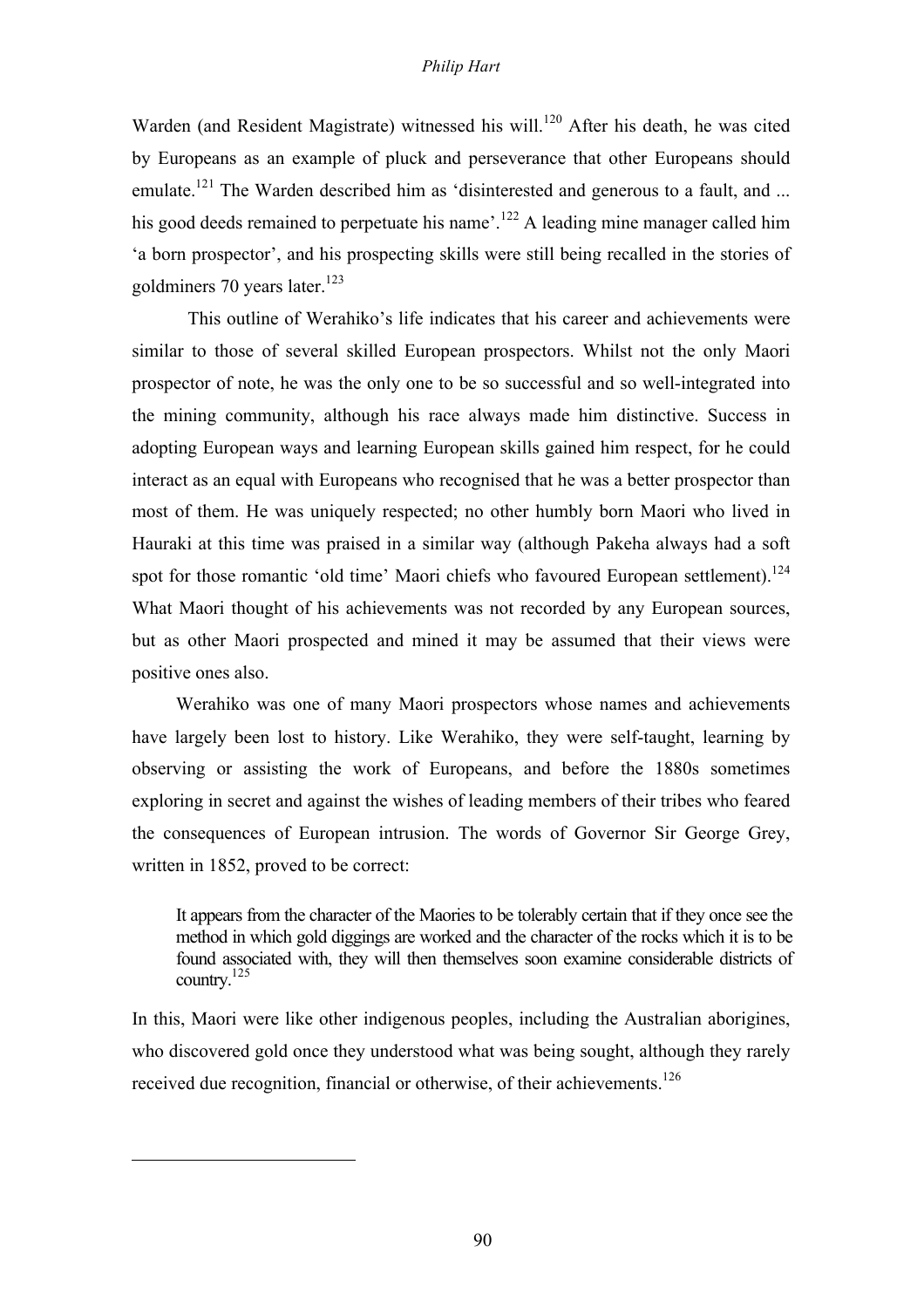## **Endnotes**

 $\overline{a}$ 

<sup>1</sup> See for instance Paul Monin, *This is My Place: Hauraki contested, 1769-1875*, Wellington, 2001.<br><sup>2</sup> See J.L. Hutton, ' "Troublesome Specimens": A Study of the Relationship between the Crown and the

Tangata Whenua of Hauraki, 1863-1869', M.A. thesis, University of Auckland, 1995; Paul Monin, 'The Maori Economy of Hauraki 1840-1880', *New Zealand Journal of History*, vol. 29 no. 2, October 1995,

<sup>3</sup>Thames Star, 16 January 1880, p. 2.<br>
<sup>4</sup> For example, 'The Model Maori', *Observer*, 6 January 1883, p. 264.<br>
<sup>5</sup> Editorial, *New Zealand Herald*, 13 April 1878, p. 2.<br>
<sup>6</sup> For example, *Thames Star*, 17 September 1880 Gazette, 14 November 1902, p. 2.<br>
<sup>9</sup> Thames Advertiser, 13 June 1874, p. 2.<br>
<sup>9</sup> Waikato Times, 3 May 1881, p. 2.<br>
<sup>9</sup> Thames Star, 9 January 1880, p. 2.<br>
<sup>9</sup> Thames Star, 9 January Advertiser, 26 January 1889, p. 2; see

Margaret Russell Buchanan, Paeroa, 1988, p. 19.<br>
<sup>20</sup> Editorial, *Te Aroha News*, 22 December 1883, p. 2.<br>
<sup>21</sup> 'Obadiah', 'Shares and Mining', *Observer*, 7 April 1892, p. 9.<br>
<sup>22</sup> There is voluminous and continuing debat

Wards, *The Shadow of the Land: A study of British policy and racial conflict in New Zealand 1832-1852,* Wellington, 1968; Claudia Orange, *The Treaty of Waitangi*, Wellington, 1992; Joseph Wark, *Talking* about the Treaty, Auckland, 1994.<br><sup>23</sup> Jerome Cadman, in New Zealand Herald, 29 July 1867, p. 5.<br><sup>24</sup> Philip Ross May, *The West Coast Gold Rushes*, 2 ed., rev., Christchurch, 1967, p. 298.<br><sup>25</sup> Vincent Pyke, *History of t* 

Salmon, *A History of Goldmining in New Zealand,* Wellington, 1963, p. 46; Robyn Anderson, *Goldmining: Policy, Legislation, and Administration: Rangahaua Whanui National Theme N,*

<sup>26</sup> Anderson, *Goldmining Policy Legislation*, p. 5; Jennifer Dixon, 'Coromandel Gold: Conquest and Conservation', in *Mining and Indigenous Peoples in Australasia*, in John Connell and Richard Howitt (eds), Sydney, 1991, p. 173. <sup>27</sup> Salmon, *A History of Goldmining,* p. 46; A.P.F. Browne, 'The Otago Goldfields, 1861-1863,' M.A.

thesis, Canterbury University, 1974, p. 37; Hutton, **'Troublesome Specimens'**, p. 83.<br><sup>28</sup> Anderson, *Goldmining Policy Legislation*, pp. 12, 16; Walter Brackenbury to Donald McLean, 9<br>November 1861, *New Zealand Gazette*,

<sup>29</sup> Edwin Hodder, *Memories of New Zealand Life*, London, 1862, p. 221.<br><sup>30</sup> Ibid., pp. 176-177; 'Special Correspondent' [a Mr Wheeler], *The New Zealand Goldfields, 1861: A series of letters reprinted from the Melbourne Argus,* Dunedin, 1976, p. 40; R.A. Loughnan, *The First Gold Discoveries in New Zealand,* Wellington, 1906, p. 8; Salmon, *A History of Goldmining*, pp. 36-37; Hutton, 'Troublesome Specimens,' p. 24; Anderson, Goldmining Policy Legislation, p. 20.<br><sup>31</sup> Reuben Waite, A Narrative of the Discovery of the West Coast Gold-Fields, ed. W.H.L. Leech, Nelson,

1869, pp. 4, 8-12, 16, 39; William Martin, 'A Pioneer's Birthday Story', in Carl J. Pfaff (ed.), *The Diggers' Story, or Tales and Reminiscences of the Golden Coast, from Westland's Earliest Pioneers*, 1914, pp. 93-97; Pyke, *History of the Early Gold Discoveries,* pp. 82-83, 87; May, *West Coast Gold Rushes*, pp. 66-69, 84, 92-96, 157, 160; Salmon, *A History of Goldmining***,** pp. 39-40, 46, 84, 87, 88, 127,

 $132$  James Mackay to Colonial Secretary, 22 April 1864, appended to 'Report of Mr Commissioner Mackay Relative to the Thames Gold Fields', *Appendices to the Journals of the House of Representatives* [hereafter *AJHR*], 1869, A-17, p. 16; *Auckland Weekly News*, 13 July 1857, p. 9; *Thames Advertiser*, 15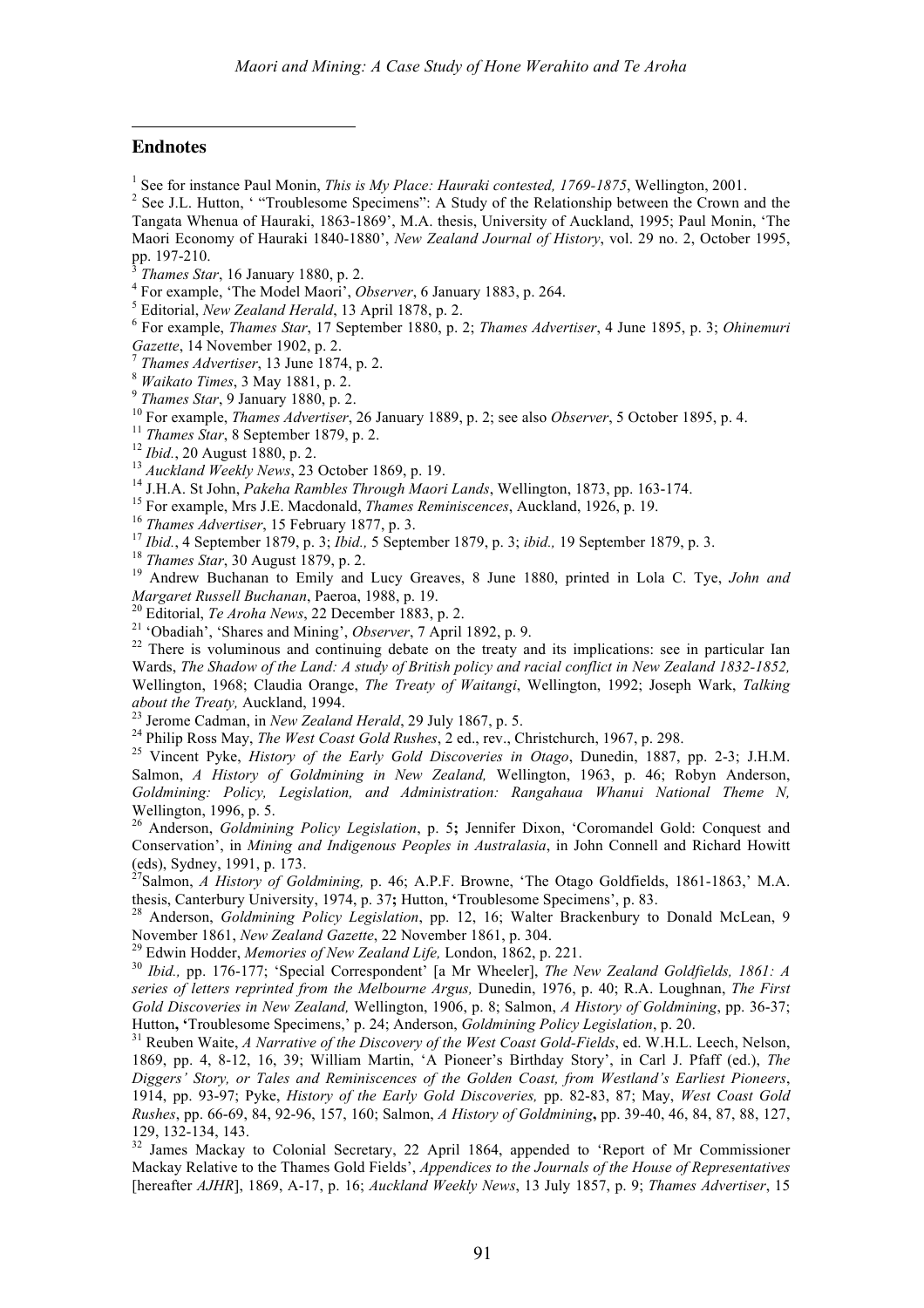March 1875, p. 3; James Mackay, *Whakaaturanga o nga Tikanga o te Whakapuretanga o Hauraki mo te Mahinga Koura: Narrative of the opening of the Hauraki District for Gold Mining,* Auckland, 1896, p. 22.<br><sup>33</sup> 'Papers Relative to the Probability of Finding Gold at the Waikato and at the Thames', *AJHR*, 1863, D-

8, pp. 3-4; James Mackay to Colonial Secretary, 22 April 1864, appended to 'Report of Mr Commissioner Mackay', p. 16; *Thames Advertiser*, 15 March 1875, p. 3.<br><sup>34</sup> Evidence of James Mackay to Goldfield Discovery Reward Investigation, April 1870, p. 285,

Auckland Provincial Government Papers [hereafter APGP], MS 595, box 21, Session 26, Auckland Public Library [hereafter APL]; *Daily Southern Cross*, 18 January 1866, p. 4, 30 May 1867, p. 5; letter from King Tawhiao, *Daily Southern Cross*, 17 February 1868, p. 3; *Auckland Weekly News*, 23 April 1870, p. 3.

*Daily Southern Cross*, 24 July 1867, p. 4; Wirope Hoterene Taipari to Superintendent, Auckland Province, 4 March 1870, APGP, MS 595, box 21, Session 26, APL; *Thames Advertiser*, 13 March 1875, p. 3, 15 March 1875, p. 3; letter from Joseph Harris Smallman, *Thames Star*, 5 March 1881, p. 2; Walter Williamson, diary entries for September and October 1865, appended to Walter Williamson to Superintendent, Auckland Province, <sup>4</sup> March 1870, APGP, MS 595, box 21, Session 26, APL. <sup>36</sup> *Auckland Weekly News*, <sup>13</sup> July 1867, p. 9, <sup>27</sup> July 1867, p. 12. <sup>37</sup>

 $\overline{a}$ 

<sup>37</sup>Walter Williamson, diary entries appended to Williamson to Superintendent, Auckland Province, 4 March 1870, APGP, MS 595, box 21, Session 26, APL.<br><sup>38</sup> Letter from Walter Williamson, *Auckland Weekly News*, 27 July 1867, p. 8.<br><sup>39</sup> Auckland Weekly News, 4 May 1867, p. 1, with translation in Maori.

<sup>40</sup>Ibid., 27 July 1867, p. 4; Henry Elmes Campbell to Superintendent, Auckland Province, 22 December 1868, APGP, Applications for Reward for Finding Goldfield, MS 595, box 19, Session 24, APL.

<sup>41</sup> Auckland Weekly News, 17 August 1867, p. 8; Te Aroha News, 18 July 1888, p. 7.<br><sup>42</sup> For example, *Daily Southern Cross*, 12 August 1867, pp. 3-4; Thames Warden's Court, Claims Register 1868-1869, nos. 1213, 1465, BACL A208/83, Archives New Zealand, Auckland Office [hereafter ANZ-A]; G. Maunsell to Church Missionary Society, 30 November 1868, MS 1355, Alexander

Turnbull Library, Wellington. <sup>43</sup> With reference to Taipari's investments in this and other fields, see for example, Thames Warden's Court, Claims Register 1868-1869, nos. 479, 714, BACL A208/82; Claims Register 1869, nos. 1465, 1821, 1828, 1837, BACL A208/84; Coromandel Warden's Court, Instruments, 1821/36, 1828/40, AAAE A456/24; Te Aroha Warden's Court, Register of Ohinemuri and Te Aroha Claims 1875-1885, folio 180,

BBAV 11568/1a, ANZ-A; *New Zealand Gazette*, 28 April 1881, p. 476.<br><sup>44</sup> Coromandel Warden's Court, Certificates of Registration of Claims 1868-1871, nos. 49, 50, 61, ZAAN<br><sup>45</sup> Auckland Weekly News, 9 October 1869, p. 22.

<sup>46</sup> Thames Guardian and Mining Record, 24 January 1872, p. 3; Auckland Weekly News, 8 March 1873, p. 6, 15 March 1873, p. 6; *Thames Advertiser*, 16 January 1875, p. 3, 13 March 1875, p. 3, 15 March 1875, p. 3, 5 November 1880, p. 3, 5 April 1884, p. 3.<br><sup>47</sup> For example see, Keith Sinclair (ed.), *A Soldier's View of Empire: The reminiscences of James Bodell,* 

*1831-92*, London, 1982, p. 172; *Auckland Weekly News*, 27 January 1872, p. 4, 4 May 1872, p. 13, 11

May 1872, p. 1; *Waikatoo Times, 1973*, p. 3.<br><sup>48</sup> *Thames Advertiser*, 4 March 1875, p. 3. 49 For example, Te Aroha Warden's Court, Register of Ohinemuri and Te Aroha Claims 1875-1885, folio 6, BBAV 11567/1a, ANZ-A; *Thames Advertiser*, <sup>26</sup> March 1875, p. 3. <sup>50</sup> *Thames Advertiser*, <sup>5</sup> April 1884, p. 3, <sup>4</sup> November 1887, p. 3; *Auckland Star*, <sup>27</sup> September 1895, p.

5; R.A. Simpson, *This is Kuaotunu*, rev. ed., Kuaotunu, 1979, p. 7; *Te Aroha News*, 6 July 1889, p. 5.<br><sup>51</sup> Pierre Berton, *Klondike: The last great gold rush, 1896-1899*, rev. ed., Toronto, 1986, p. 241; Stella M.

Hull (ed.), *A Kiwi in the Klondike: Memories from the diaries of Francis William Hiscock*, Waiuku, 1993, pp. 6, 8, 15, 18, 44, 49; *He Reta Ki Te Maunga: Letters to the mountain: Maori letters to the editor* 1898-1905, introduced and translated by Margaret Orbell, Auckland, 2002, pp. 22-24.<br><sup>52</sup> Thames Advertiser, 14 December 1874, p. 2.<br><sup>53</sup> For example, at Te Aroha, see Minutes re Te Aroha Reserves and Land, signed by Harry

G.T. Wilkinson, 26 October 1880, Mines Department, MD1, 6/14 No. 1; G.T. Wilkinson to Frederick Whitaker, 30 October 1880, Mines Department, MD1, 85/1006; Harry Kenrick to Oliver Wakefield, 13

November 1880, Mines Department, MD1, 12/353, ANZ-W. <sup>54</sup> For coal mining in the Waikato, see Evelyn Stokes, *Huntly Coal Miners*, Hamilton, 1978, p. 8. <sup>55</sup> *AJHR*, 1881, G-3, p. 19.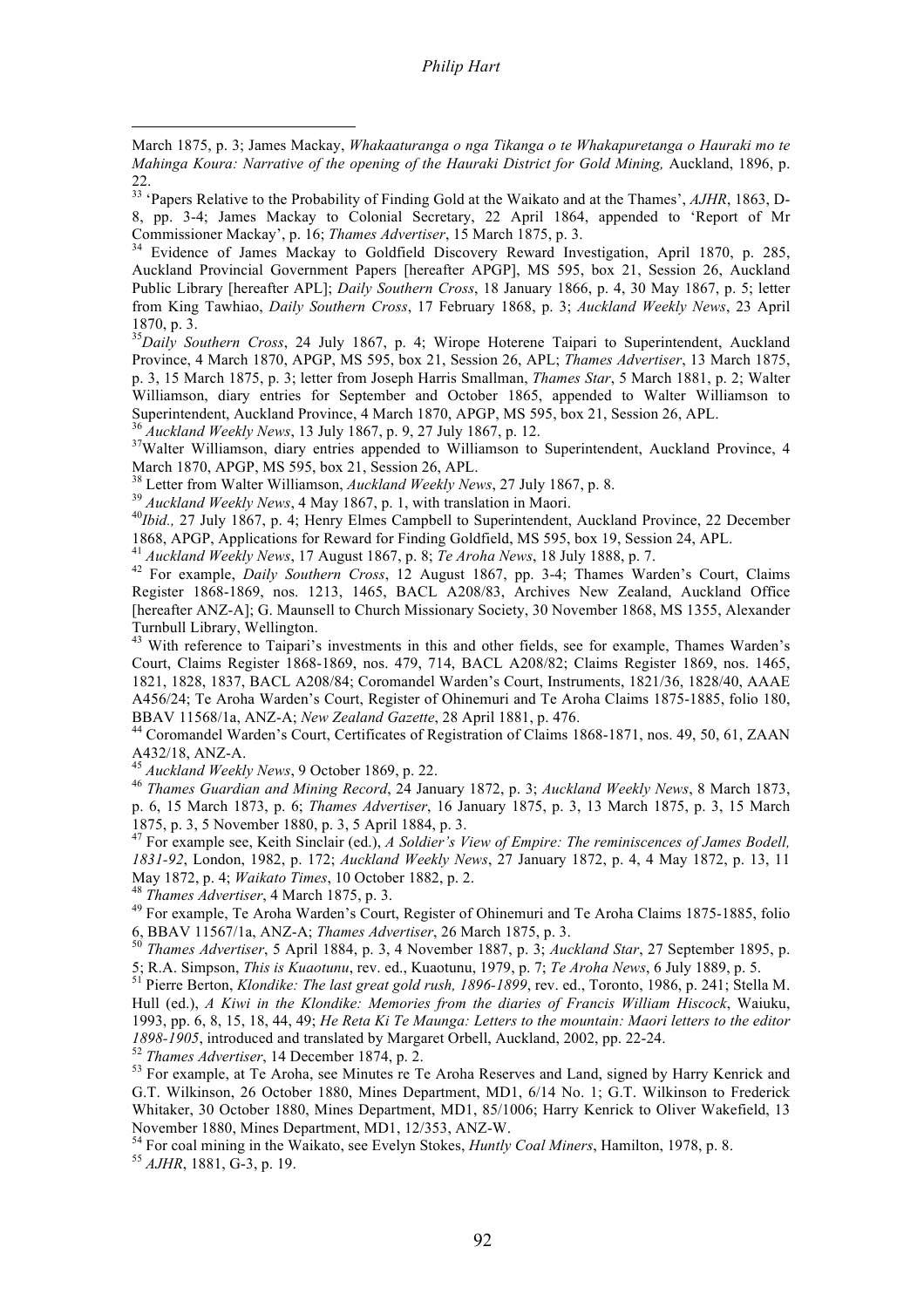56 *Thames Star*, 30 August 1880, p. 2; for the varying values of the pound in today's dollar terms see Brendan Thompson, 'Inflator Table', unpublished, 1993.<br>
<sup>57</sup> Thames Star, 1 December 1880, p. 2.<br>
<sup>58</sup> Ibid., 2 November 1880, p. 2.<br>
<sup>58</sup> 'Report by Mr Commissioner Mackay', pp. 4-5, 8; Province of Auckland, *Rules and R* 

*the Hauraki Gold Mining District,* Auckland, 1873, p. 35; Harry Kenrick (Warden) and George Thomas Wilkinson (Native Agent), Minutes re. Te Aroha Reserves and Land, 26 October 1880, Mines

Department, MD1, 6/14, no. 1, Archives New Zealand, Wellington Office [hereafter ANZ-W].<br><sup>60</sup> 'Native Revenue, Hauraki: Te Aroha,' Maori Affairs Department, MA1, 13/35b, ANZ-W.<br><sup>61</sup> Registrar General of Births Deaths and M

 $^{63}$  See Monin, 'Maori Economy', pp. 202-210; Hutton, 'Troublesome Specimens', p. 142.<br> $^{64}$  Frederick Whitaker to Minister of Mines, 26 November 1880, Mines Department, MD1, 12/353, ANZ-W; Te Aroha Warden's Court, Miners' Rights Butt-Books, November-December 1880, BBAV 11533/1a-

1f, ANZ-A. <sup>65</sup> Te Aroha Warden's Court, Miners' Rights Butt Books 1880-1881, BBAV 11533/1a-1i; Notices of Marking Out Claims, nos. 131, 132, 162-164, 188, 189, 204, 208, 221, 226, 227, 354, 378-380, BBAV

11557/1b, ANZ-A.<br><sup>66</sup> For example, Te Aroha Warden's Court, Register of Ohinemuri and Te Aroha Claims 1875-1885, folios 203-206, 211, 216, BBAV 11568/1a, ANZ-A.

<sup>67</sup> For example, in the Bonanza claim: *Te Aroha Miner*, quoted in *Thames Star*, 6 December 1880, p. 2.<br><sup>68</sup> For example, Te Aroha Warden's Court, Notices of Marking Out Claims, BBAV 11557/2a, nos. 49,<br>76: Register of O

<sup>69</sup> Te Aroha Warden's Court, Register of Ohinemuri and Te Aroha Claims 1875-1885, folio 205, BBAV 11568/1a, ANZ-A: 'Te Aroha Warden's Court', *Thames Star*, 21 January 1881, p. 2.

<sup>70</sup> Information obtained from Thames, Coromandel, and Ohinemuri Warden's Court registers: BACL A208/12, A208/42, A208/82, A208/85, A208/128, A208/705; BACL A412/81; ZAAN A432/18, A432/72; BBAV 11567/1a, A456/21, A456/22, A456/23, A456/24, ANZ-A.<br><sup>71</sup> Information obtained from Thames, Coromandel, and Paeroa Warden's Court registers: BACL

A208/39, A208/41, A208/42, A208/43, A208/88, A208/92, A208/93, A208/94, A208/95, A208/96,

A208/97, A208/99; ZAAN, A432/48; AAAE A456/3; ZAAP A469/23, A469/68, A469/69, ANZ-A.<br><sup>72</sup> Coromandel Mail, 12 March 1881, p. 5.<br><sup>73</sup> Arapata Tineia: *Thames Advertiser*, 5 April 1884, p. 3; Taituha: *Thames Advertiser*, 4

<sup>74</sup> Thames Advertiser, 26 January 1881, p. 3.<br>
<sup>75</sup> Ibid., 26 January 1881, p. 3.<br>
<sup>76</sup> Ibid., 15 January 1881, p. 3.<br>
<sup>77</sup> For example, *Te Aroha Miner*, n.d., reprinted in *Thames Star*, 20 January 1881, p. 2.<br>
<sup>78</sup> Th 1883, p. 2; *Waikato Times,* 13 September 1887, p. 3, 12 June 1888, p. 2; *Te Aroha News*, 21 March 1885, p. 7, 9 June 1888, p. 2, 25 July 1888, p. 2; Hamilton East District, Register of Baptisms, 1879-1908, no. 144, Anglican Diocesan Archives, Hamilton.

*Thames Advertiser*, 7 December 1883, p. 3; *Thames Star*, 7 December 1883, p. 2; *Te Aroha News*, 8

December 1883, p. 3. <sup>80</sup> D.T., 'Legend of Te Aroha', *Thames Advertiser*, <sup>9</sup> March 1887, p. 3; *Te Aroha News*, <sup>25</sup> June 1887, p.

 $3.$ <sup>81</sup> For example, *Thames Star*, 2 April 1881, p. 2.

 $^{82}$  Te Aroha Miner, n.d., reprinted in *Thames Star*, 19 February 1881, p. 2.<br><sup>83</sup> Te Aroha Warden's Court, Register of Ohinemuri and Te Aroha Claims 1875-1885, folio 212, BBAV 11568/1a; Plaint Book 1880-1898, plaint 2 of 1880, BBAV 11547/1a, ANZ-A; *New Zealand Gazette*, 20

<sup>84</sup> *Thames Advertiser*, 4 December 1878, p. 3.<br><sup>85</sup> Marriage of Hone Werahiko and Mihi Hora, 22 December 1881, Marriage Register 1090, Anglican

Archives, Auckland. <sup>86</sup> *Thames Star*, <sup>25</sup> October 1880, p. 2; *Te Aroha Miner*, <sup>17</sup> February 1881, reprinted in *Thames Star*, <sup>19</sup> February 1881, p. 2; *Thames Star*, 1 November 1880, p. 3, 25 January 1882, p. 3.<br><sup>87</sup> C.M. Ollivier, *A Visit to the Boiling Springs of New Zealand*, Christchurch, 1871, pp. 12-13; Gilbert

Mair, *Reminiscences and Maori Stories*, Auckland, 1923, p. 10; *Auckland Provincial Government*